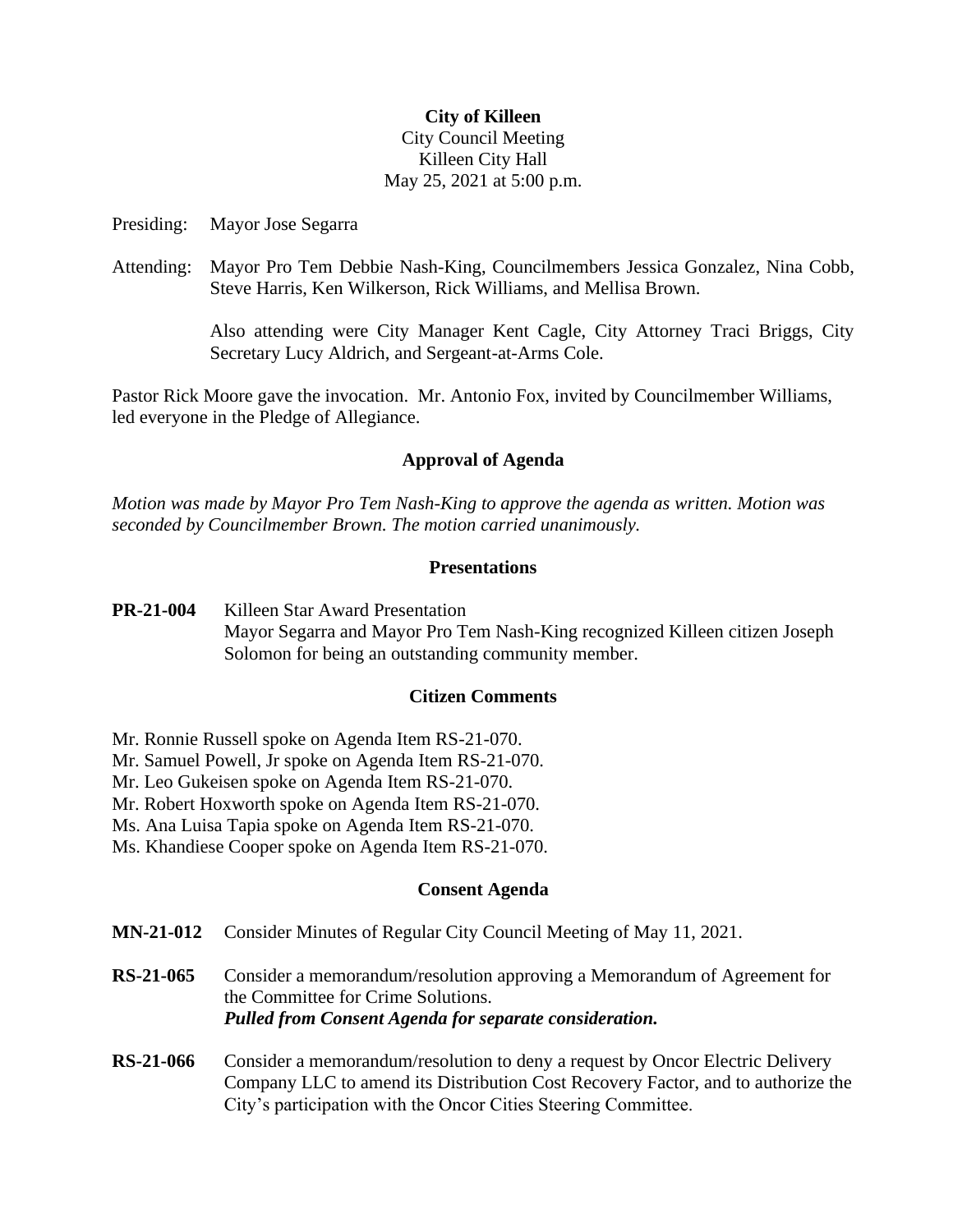Regular City Council Meeting May 25, 2021 – Page 2

| <b>RS-21-067</b> | Consider a memorandum/resolution approving the investment advisory services<br>agreement with Valley View Consulting, LLC in an amount not to exceed \$50,000. |
|------------------|----------------------------------------------------------------------------------------------------------------------------------------------------------------|
| <b>RS-21-068</b> | Consider a memorandum/resolution amending the Financial Governance Policy to<br>revise the utility bill contributions policy related to summer youth programs. |
| <b>RS-21-069</b> | Consider a memorandum/resolution appointing City of Killeen representatives to<br>the Hill Country Transit Technical Advisory Committee.                       |

*Motion was made by Councilmember Brown to approve the consent agenda removing Agenda Item RS-21-065 for separate consideration. Motion was seconded by Councilmember Wilkerson. Motion carried 6 to 1 with Councilmember Cobb in opposition.*

## **Resolutions**

**RS-21-065** Consider a memorandum/resolution approving a Memorandum of Agreement for the Committee for Crime Solutions. The City of Harker Heights has elected to not participate in the Committee for Crime Solutions. A new draft memorandum of agreement was provided to City Council via email.

*Motion was made by Councilmember Brown to approve RS-21-065. Motion was seconded by Councilmember Harris. Motion carried unanimously.*

**RS-21-070** Consider a memorandum/resolution to fly the Juneteenth Day flag at City Hall. **Staff Comments:** Traci Briggs, City Attorney. At its May 18, 2021 workshop, the City Council discussed flying the Juneteenth Flag at city hall to honor the historical importance of Jeneteenth. A motion of direction was approved for the item to come back to the City Council for official action. It is recommended that the City Council take action on the request to fly the Juneteenth Flag at city hall June 18 through 20, 2021, to honor the historical importance of Juneteenth.

*Motion was made by Councilmember Wilkerson to disapprove RS-21-070. Motion was seconded by Councilmember Williams. Motion carried unanimously.*

**RS-21-071** Consider a memorandum/resolution appointing presiding and alternate judges for the June 12, 2021 second election. **Staff Comments:** Traci Briggs, City Attorney. Ms. Briggs identified qualified election judges and alternate judges to be considered for appointment by City Council to work the second election during early voting and election day. City staff recommends City Council appoint presiding and alternate judges for the June 12, 2021 second election.

*Motion was made by Councilmember Wilkerson to approve RS-21-071. Motion was seconded by Councilmember Williams. Motion carried unanimously.*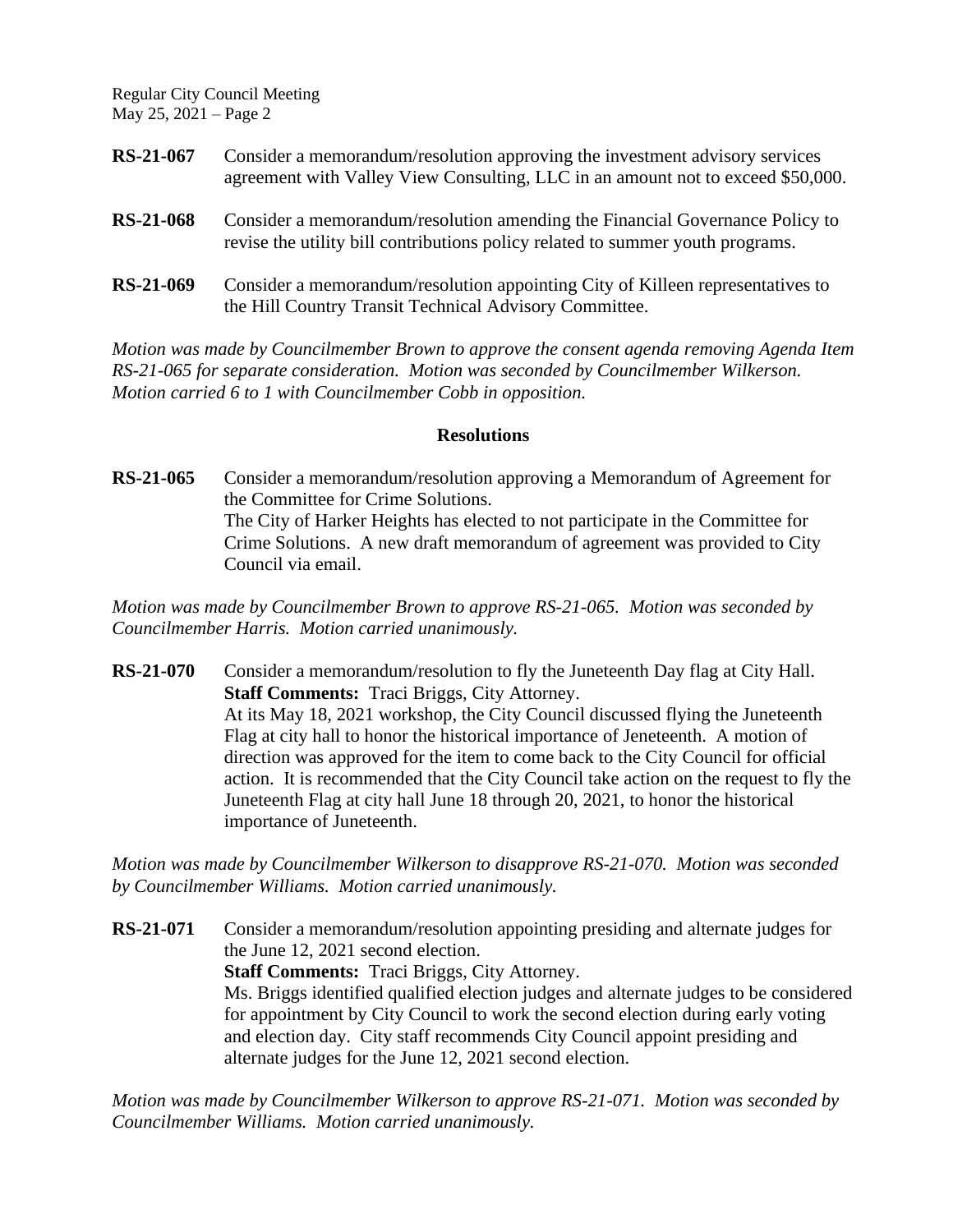Regular City Council Meeting May 25, 2021 – Page 3

#### **Public Hearings**

**PH-21-021 HOLD** a public hearing and consider an ordinance requested by Jennifer Iglesias on behalf of The Uresti Group LTD Co. (**Case #Z21-07**) to rezone approximately 2.569 acres out of the William H. Cole Survey, Abstract No. 200, from "A" (Agriculture District) to "SR-1" (Suburban Residential Single-Family Residential District). The property is located along the east right-of-way of Trimmier Road and is approximately .75 miles north of Chaparral Road.

> The City Secretary read the caption of the ordinance. AN ORDINANCE AMENDING THE ZONING ORDINANCE OF THE CITY OF KILLEEN BY CHANGING THE ZONING OF APPROXIMATELY 2.569 ACRES OUT OF THE WILLIAM H. COLE SURVEY, ABSTRACT NO. 200; PROVIDING A SAVINGS CLAUSE; PROVIDING FOR THE REPEAL OF CONFLICTING PROVISIONS; PROVIDING FOR AN EFFECTIVE DATE.

> **Staff Comments:** Tony McIlwain, Executive Director of Development Services. The subject property is designated as Suburban Residential on the Future Land Use Map of the Comprehensive Plan. Staff notified four (4) surrounding property owners within 400' of the property. To date, staff has received no responses. Staff recommends approval of the applicant's zoning request. The Planning & Zoning Commission recommended approval by a vote of 6 to 0.

Mayor Segarra invited the applicant to speak.

The applicant did not attend the meeting.

Mayor Segarra opened the public hearing.

With no one appearing, the public hearing was closed.

*Motion was made by Councilmember Wilkerson to approve PH-21-021. Motion was seconded by Councilmember Brown. Motion carried unanimously.*

**PH-21-022 HOLD** a public hearing and consider an ordinance requested by True Fountain LLC **(Case #FLUM 21-01)** to amend the Comprehensive Plan's Future Land Use Map (FLUM) from a 'General Residential' (GR) designation to a 'General Commercial' (GC) designation for approximately 0.55 acres, being out of the J.E. Maddera Survey, Abstract No. 600. The property is addressed as 5603 Bunny Trail, Killeen, Texas.

> The City Secretary read the caption of the ordinance. AN ORDINANCE AMENDING THE COMPREHENSIVE PLAN'S FUTURE LAND USE MAP TO CHANGE APPROXIMATELY .55 ACRES, BEING OUT OF THE J.E. MADDERA SURVEY, ABSTRACT NO. 600 FROM A 'GENERAL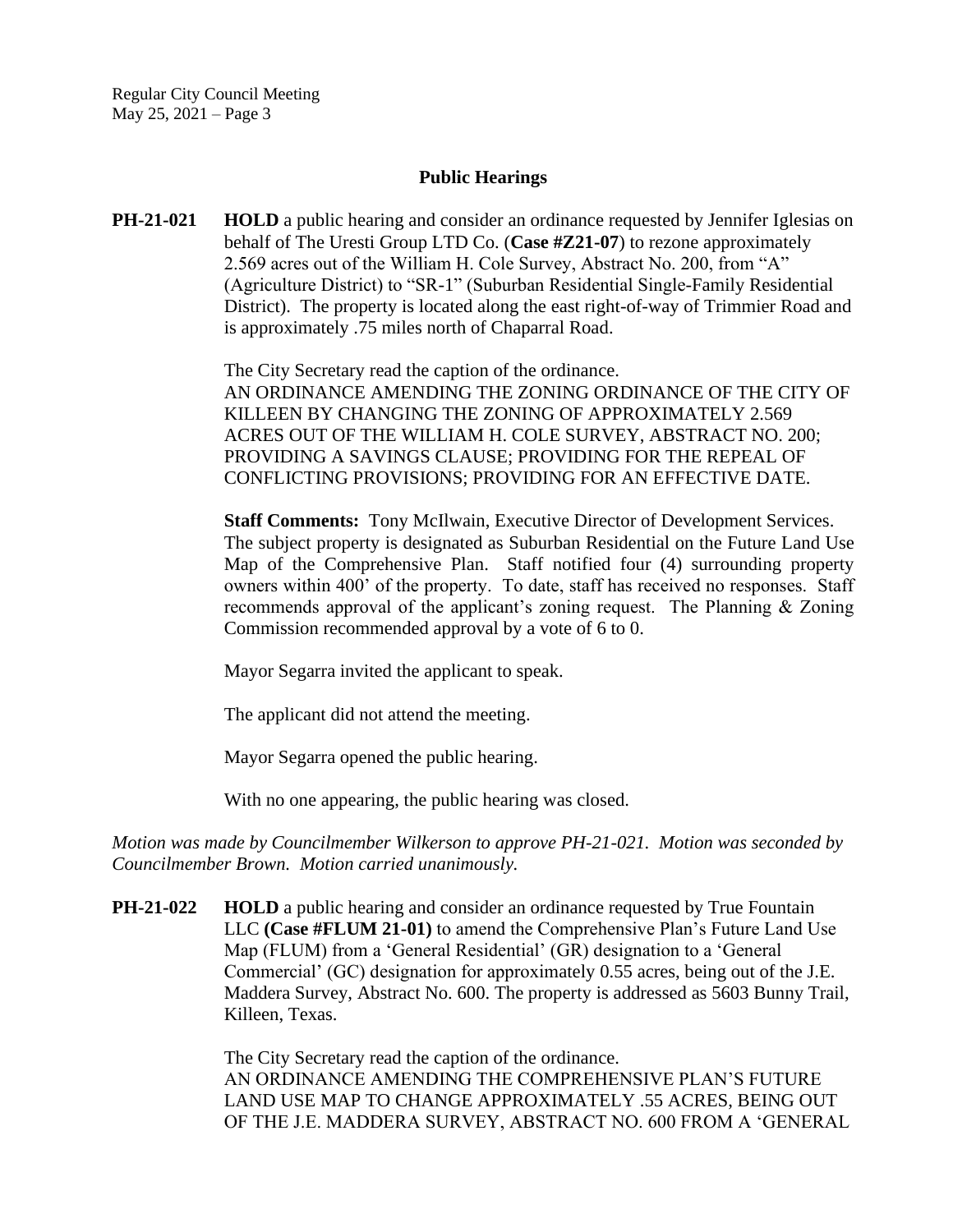RESIDENTIAL' DESIGNATION TO A 'GENERAL COMMERCIAL' DESIGNATION; PROVIDING A SEVERABILITY CLAUSE; PROVIDING FOR A SAVINGS CLAUSE; PROVIDING FOR PUBLICATION AND AN EFFECTIVE DATE.

**Staff Comments:** Tony McIlwain, Executive Director of Development Services. The subject property is designated as General Residential on the Future Land Use Map (FLUM) of the Comprehensive Plan. Staff mailed courtesy notices to twentyseven (27) surrounding property owners within 400' of the property. Staff recommends approval of the applicant's request to amend the FLUM. The Planning & Zoning Commission recommended approval by a vote of 5 to 1.

Mayor Segarra invited the applicant to speak.

The applicant was in the audience available to appear before City Council but with no questions from City Council, she did not speak.

Mayor Segarra opened the public hearing.

With no one appearing, the public hearing was closed.

*Motion was made by Councilmember Brown to approve PH-21-022. Motion was seconded by Councilmember Wilkerson. Motion carried unanimously.*

**PH-21-023 HOLD** a public hearing and consider an ordinance requested by True Fountain LLC **(Case #Z21-08)** to rezone approximately 5.15 acres out of the J. E. Maddera survey, Abstract 600, from "R-1" (Single-Family Residential District) to "R-2" (Two-Family Residential District) and "B-3" (Local Business District). The property is addressed as 5603 Bunny Trail, Killeen, Texas.

> The City Secretary read the caption of the ordinance. AN ORDINANCE AMENDING THE ZONING ORDINANCE OF THE CITY OF KILLEEN BY CHANGING THE ZONING OF APPROXIMATELY 5.15 ACRES OUT OF THE J. E. MADDERA SURVEY, ABSTRACT NO. 600; PROVIDING A SAVINGS CLAUSE; PROVIDING FOR THE REPEAL OF CONFLICTING PROVISIONS; PROVIDING FOR AN EFFECTIVE DATE.

> **Staff Comments:** Tony McIlwain, Executive Director of Development Services. The subject property is designated as General Residential on the Future Land Use Map of the Comprehensive Plan. Staff notified twenty-seven (27) surrounding property owners within 400' of the property. To date, staff has received no responses. Staff recommends approval of the applicant's zoning request. The Planning & Zoning Commission recommended approval by a vote of 4 to 2.

Mayor Segarra invited the applicant to speak.